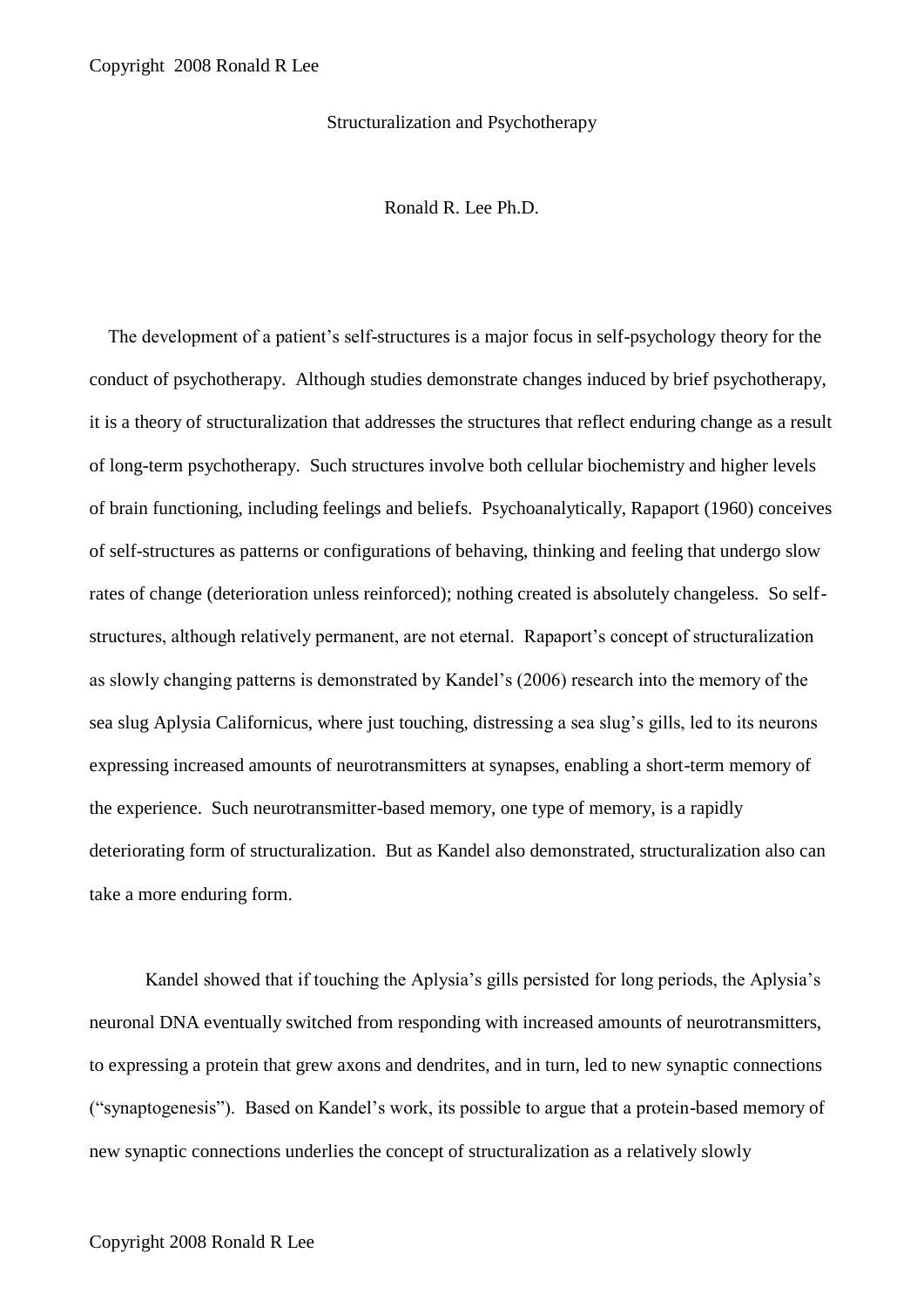deteriorating form of memory. Admittedly, it's a long evolutionary distance from structuralization in Aplysia's nervous system and the experience of psychological structures in humans, but Greenough (Green and Greenough, 1986; Sirevang and Greenough, 1988; and Greenough, Alcantara, Hawrylak and Anderson, 1992) narrowed this gap by demonstrating that synaptic structuralization with rodents was experience-dependent. They raised two groups of rats in different environments, one in a group cage enriched with a variety of interesting "toys" and the other in individual cages without toys. A comparison of their neural circuits showed that those raised in an enriched environment had developed 25% more synaptic connections than those raised in a plain cage by themselves.

Both the Kandel and Greenough experiments suggest that humans have different degrees of structuralization between those raised in an enriched environment and those who were not. This structural variation in humans is supported by Huttenlocher's (1991, 1997, 1999, 2002) examination of pinhead sized samples of the dendrites and synapses of infant autopsies, using an electron microscope and the Golgi-Cox method. The implications of his research into the abnormalities in the synaptic organization of the cerebral cortex is that infants with an impoverished background have less synaptic connections, hence less structuralization, than an enriched group.

Huttenlocher's work on infant autopsies is supported by Ramey's studies into infant learning (Campbell and Ramey, 1990; Ramey and Ramey, 2003). He gives evidence that inadequate selfobject functioning early in life placed infants at an enormous disadvantage in learning and adapting to living in a modern society because they had decreased structuralization in brain areas, compared with others that had the selfobject responding. In the 1970's Ramey conducted the Abecedarian study that gave an educational treatment to 111 North Carolina children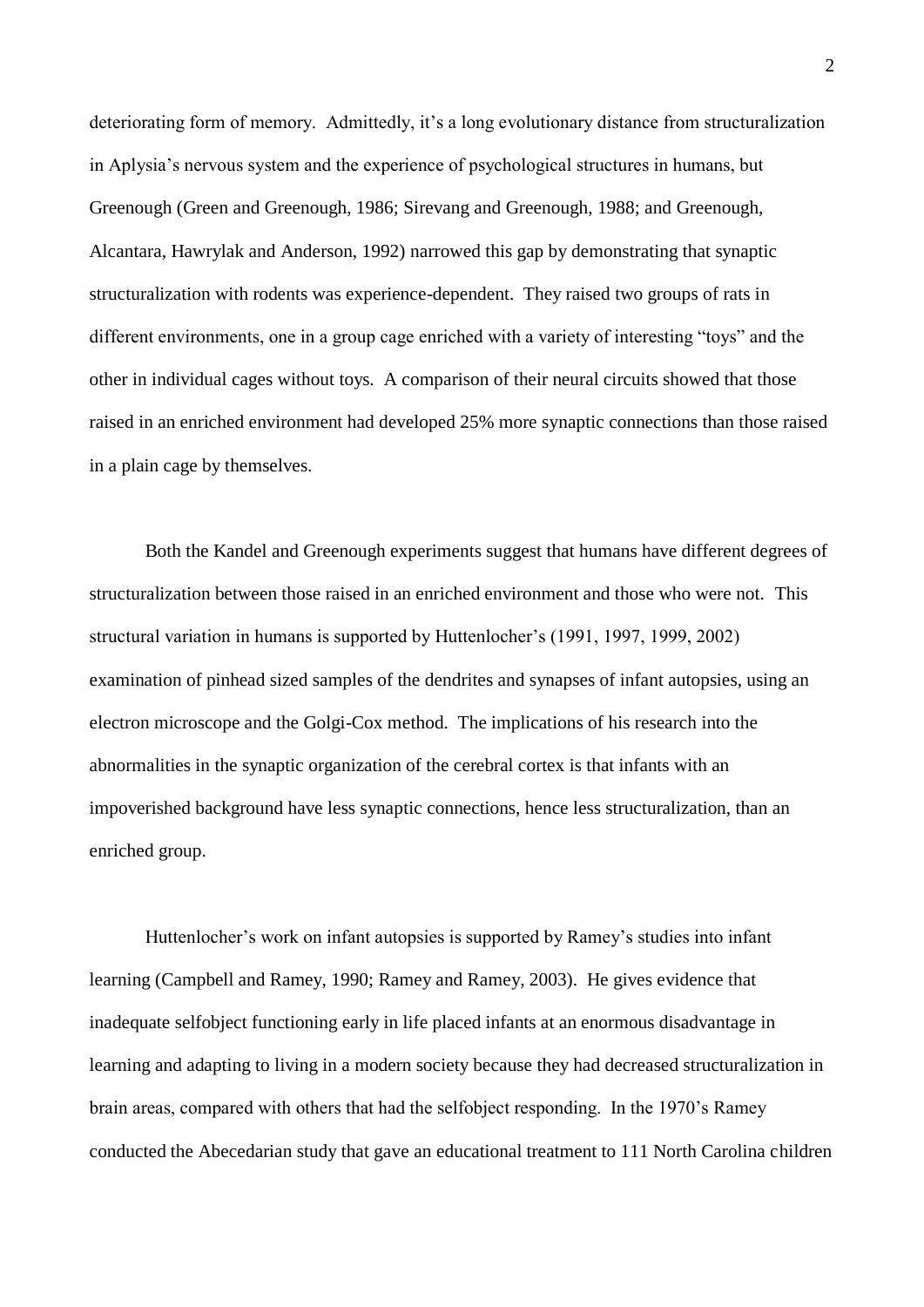from families of low income, low levels of maternal education, and with mostly single, unemployed parents. The children scored an IQ average of 80. After enrolling at a specially created Childhood Centre by six months of age, these children were given a corrective program, 5 days a week, 50 weeks a year, until they entered public kindergarten. Their curriculum contained 500 specified activities that focused on cognitive, motor, social skills, self-development, and language skills, that were individualized for each child in an attempt to offer an enriched environmental experience. As a result, the treated group increased their IQ scores by 10 to 15 points compared with a control group. Interestingly, most of the mothers of these children voluntarily sought further education. So when their child entered public kindergarten four years later, 80% of these mothers had some post high school education, compared to 30% in a control group. The Abecedarian study, replicated a few years later by the Care Study that gave educational treatment to 985 low-birth-weight, premature infants. This treatment led to higher performance on tests of intelligence, language, and social-emotional development at 3 years of age compared with a control group.

These Abecedarian and Care studies point to increased dendritic growth and synaptogenesis in the "treated" underprivileged pre-kindergarten children. Such a conclusion is supported by the studies of the UCLA neuroscientist Robert Jacobs (Kotulak, 1997), who found that autopsied brains of mentally active university graduates had more connective dendrites than inactive university graduates and 40% more connective dendrites than the brains of high school dropouts. This study in addition to the others, suggests that mental stimulation, active learning, and adequate selfstructuralization from infancy to old age, is important for healthy and productive living. Such an emphasis on structuralization in self-development as a result of a creative engagement with the environment is further affirmed in a study of nearly 3000 older people (Bassuk, 1999) over 65 years of age and interviewed in their homes in 1982, 1985, 1988, and 1994. The study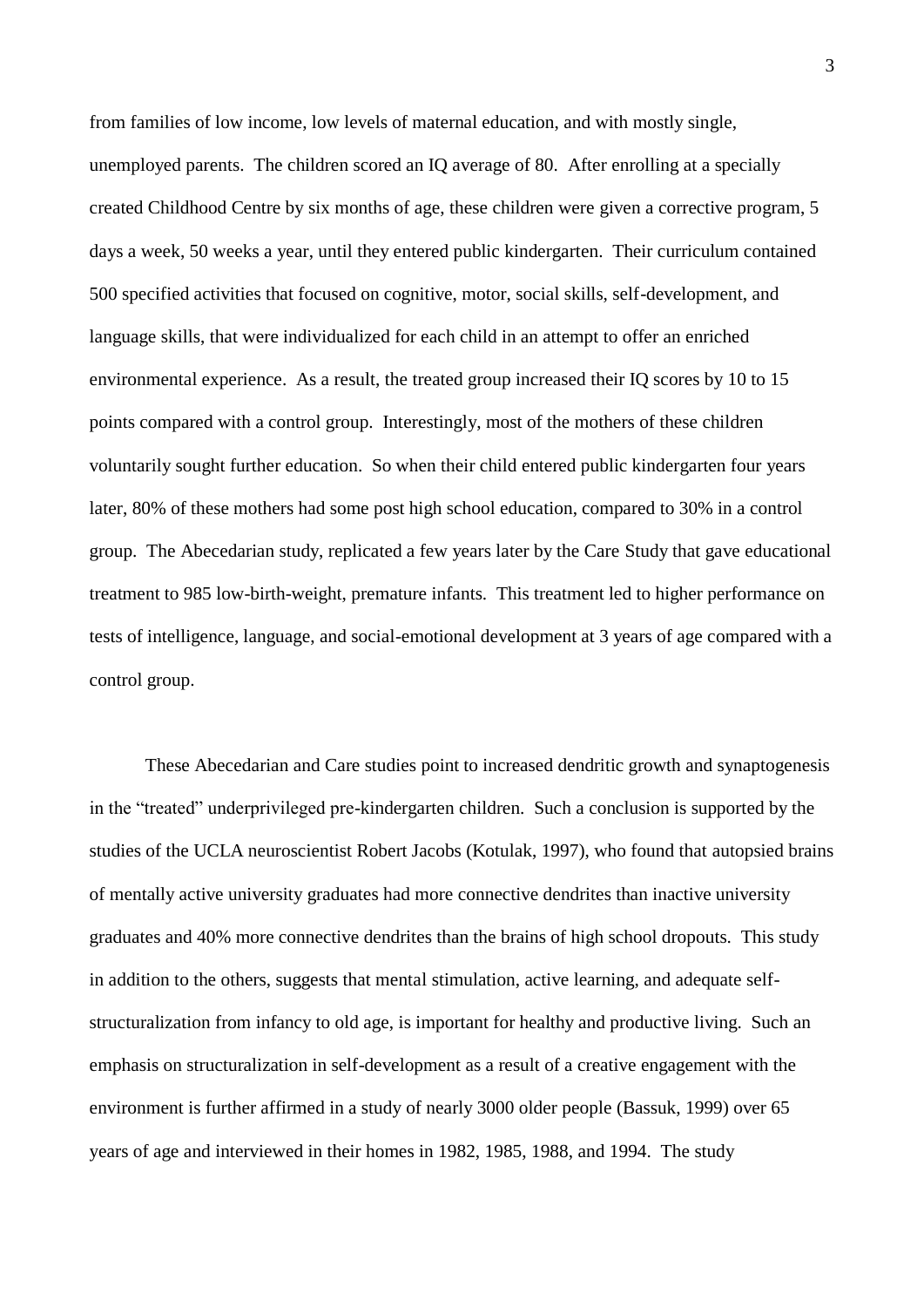demonstrated a clear relationship between decreasing social engagement and cognitive decline; it suggests that prolonged social disengagement - an absence of selfobject responding - is a major risk factor for symptoms of dementia.

Self-psychology's interest in structuralization is on how it takes place in successful psychotherapy. Based on the Classical Freudian position of neutrality, abstinence and anonymity, Kohut (1971, 1977, 1984) thought structuralization took place through "optimal frustration." This concept was first defined (Kohut and Seitz , 1963) as delaying satisfaction, inducing disappointment and tension-increase, and developing internal structures to thwart wish fulfilling fantasies, at the same time not delaying satisfaction too long to avoid creating despair and a turning away from achievable goals. The idea of "optimal" indicated that the frustration should not be so extreme as to traumatize the patient. So Kohut (1977) says, "through the process of transmuting internalization [via optimal frustration] new psychological structure is built" (p. 32).

Since the death of Kohut, the concept of "optimal frustration" has receded to the periphery of self-psychology theory. One reason may have been that the concept vulnerable to an extreme misinterpretation to justify a psychotherapist's narcissistic countertransference by aggressively forcing change by frustrating the patient. Such deliberate frustrating of patients, however, generally lead to self-structures that don't enliven a patient. So Kohut's concept of structuralization via optimal frustration formed an incongruous conceptual island amid a sea of otherwise radical theoretical thinking. Bacal (1985; 1998) tackled this incompatibility when he convincingly argued that Kohut's theory of empathy and selfobject experiences, when thought through, call for a theory of structuralization that emphasizes optimal responsiveness, not optimal frustration.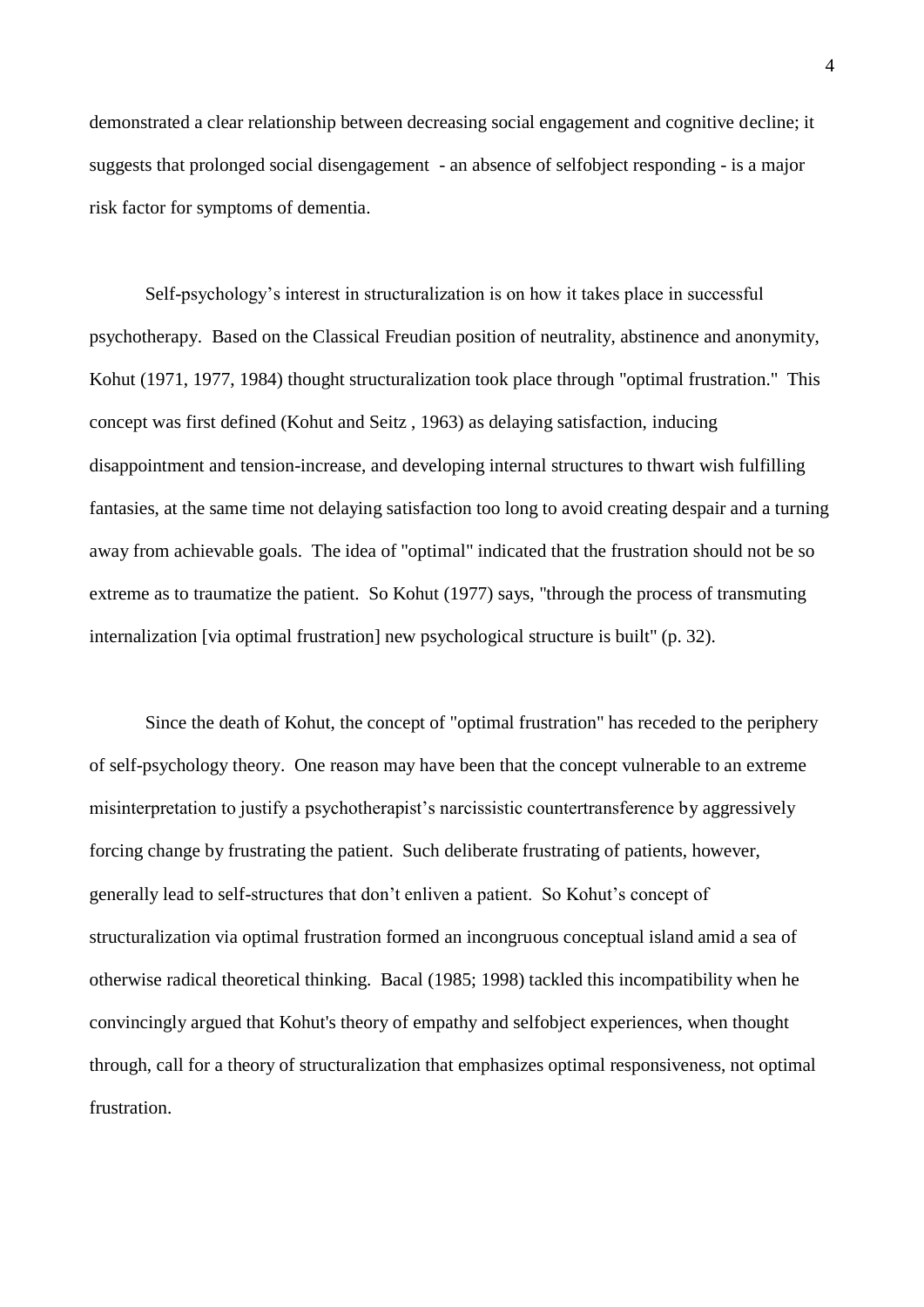Bacal defined optimal responsiveness "as the responsivity of the analyst that is therapeutically most relevant at any particular moment in the context of a particular patient and his illness" (1998, p. 202). Through optimal responsiveness, Bacal adopted Kohut's emphasis that the therapeutic relationship is more the source of cure than interpretation. In line with Bacal's emphasis on "optimal responsiveness," I claim that if a patient experiences a therapist as being empathic, some form of therapeutic response has been involved. This means that empathy is not only a special form of perception where the therapist walks in the moccasins of the patient, but where this perception is tested by the patient's experiences of the therapist's response as being attuned. The concept of psychotherapist responsiveness is particularly pertinent to the idea of affect regulation. The "optimal" of optimal responsiveness, is where, as Schore indicates, the therapist helps regulate the patient's affective system so that the rate of neural firing and the presence of neurotransmitters at the synaptic cleft are in optimal range. As Kandel's work indicates, such affect regulation facilitated by optimal responsiveness may also involve the expression of dendritic growth-producing proteins.

Self-psychology's present position is that both optimal frustration and optimal responsiveness produce structuralization. Although the emphasis needs to be on Bacal's basic position of structuralization through optimal responsiveness, the question of frustration's function in structuralization cannot be completely relegated to the conceptual scrap heap. In treating severe self-disorders, a psychotherapist inevitably is unable to empathically understand a patient and frustration – involving the psychotherapist as well as the patient - occurs. Despite attempts at optimal responsiveness, distress seems to be a part of the process of new structuralization with such patients, if the distress can be alleviated to a moderate level. Any potential value of frustration for structuralization, however, in no way calls for a return to the Freudian position of neutrality, abstinence and anonymity. But if frustration is unshackled from its Freudian past and linked to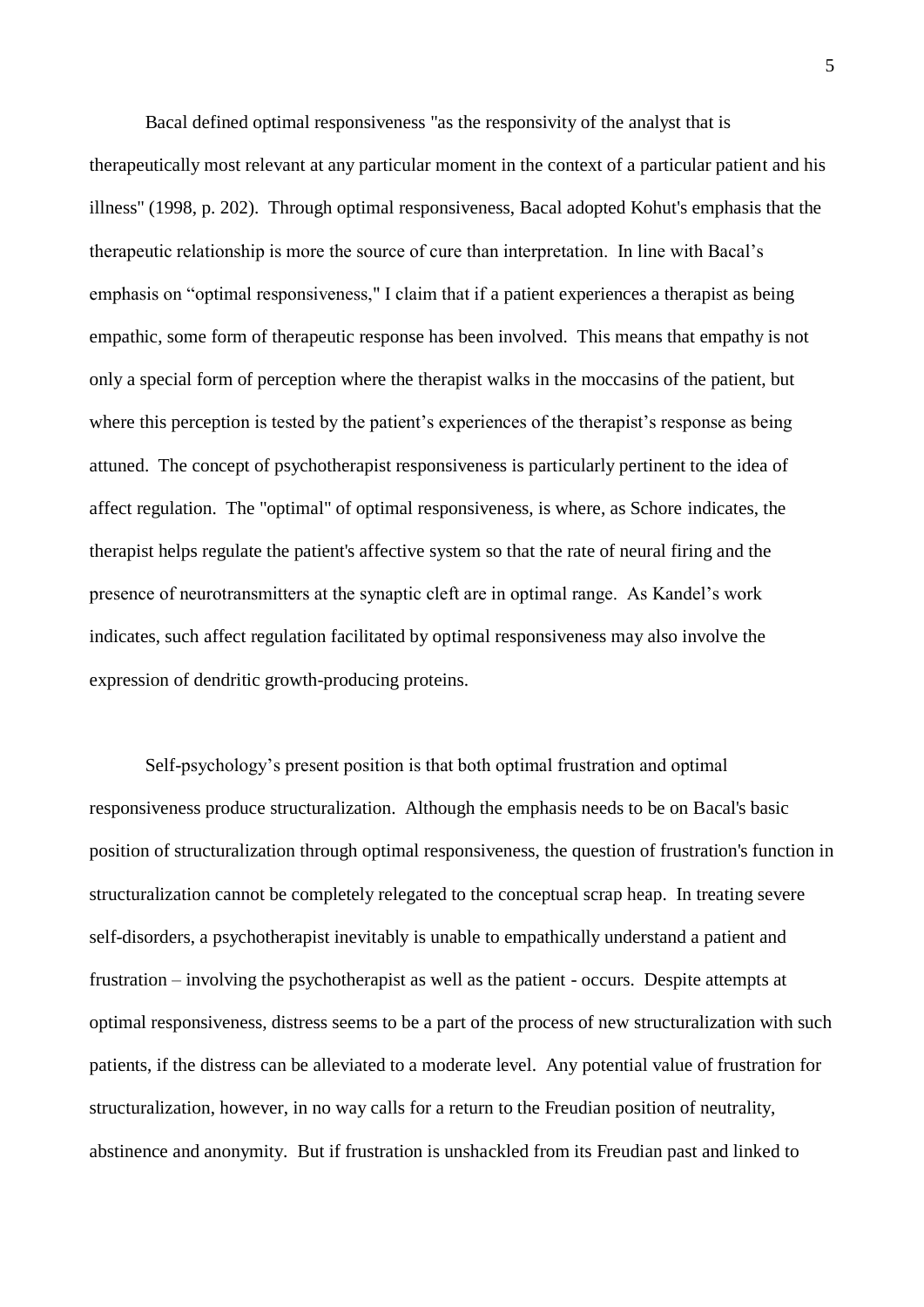Tomkins' affective theory of distress, it may help flesh out a more serviceable theory of structuralization. The theory of therapeutic frustration becomes transformed into an affective theory of distress, for severe-self disorders, and is an inevitable part of the psychotherapeutic process for both patient and therapist.

The issue of optimal frustration or optimal responsiveness has often been posed as a choice between them, resulting in a de-emphasizing of the major therapeutic goal, which is structuralization that enables persons with arrested self-sectors to self-develop into more adaptive and joyous. The goal of a self-psychologically conducted psychotherapy, then, is not optimal frustration or optimal responsiveness, but new structuralizing that generally involves both! The goal of this optimal structuralization is associated with the development of self sectors to substitute for the deficiencies as a result of arrested development. What I hope to demonstrate is an empathically based psychotherapy, although focused more on optimal responsiveness than frustration, inevitably includes inadvertent frustration if new structuralization is to optimize a patient's self-development and adaptiveness to its environment. This is inevitable in treating patients who have severe self-disorders and will be illustrated with a case that reflects severe deprivation in early childhood. It is explored in two ways: (1) as distress in a context of optimal responsiveness, and (2) as de-idealization.

## (1) Distress in a context of optimal responsiveness

Mrs A, in her early sixties, presented for "a few" sessions of psychoanalytic psychotherapy upon becoming extremely anxious. She had been born in Holland to a consciously unremembered father who was killed during WWII, and to a cold, unresponsive mother. During the war, from the ages of two until six, Mrs. A lived in Roman Catholic orphanages. To her shame, she discovered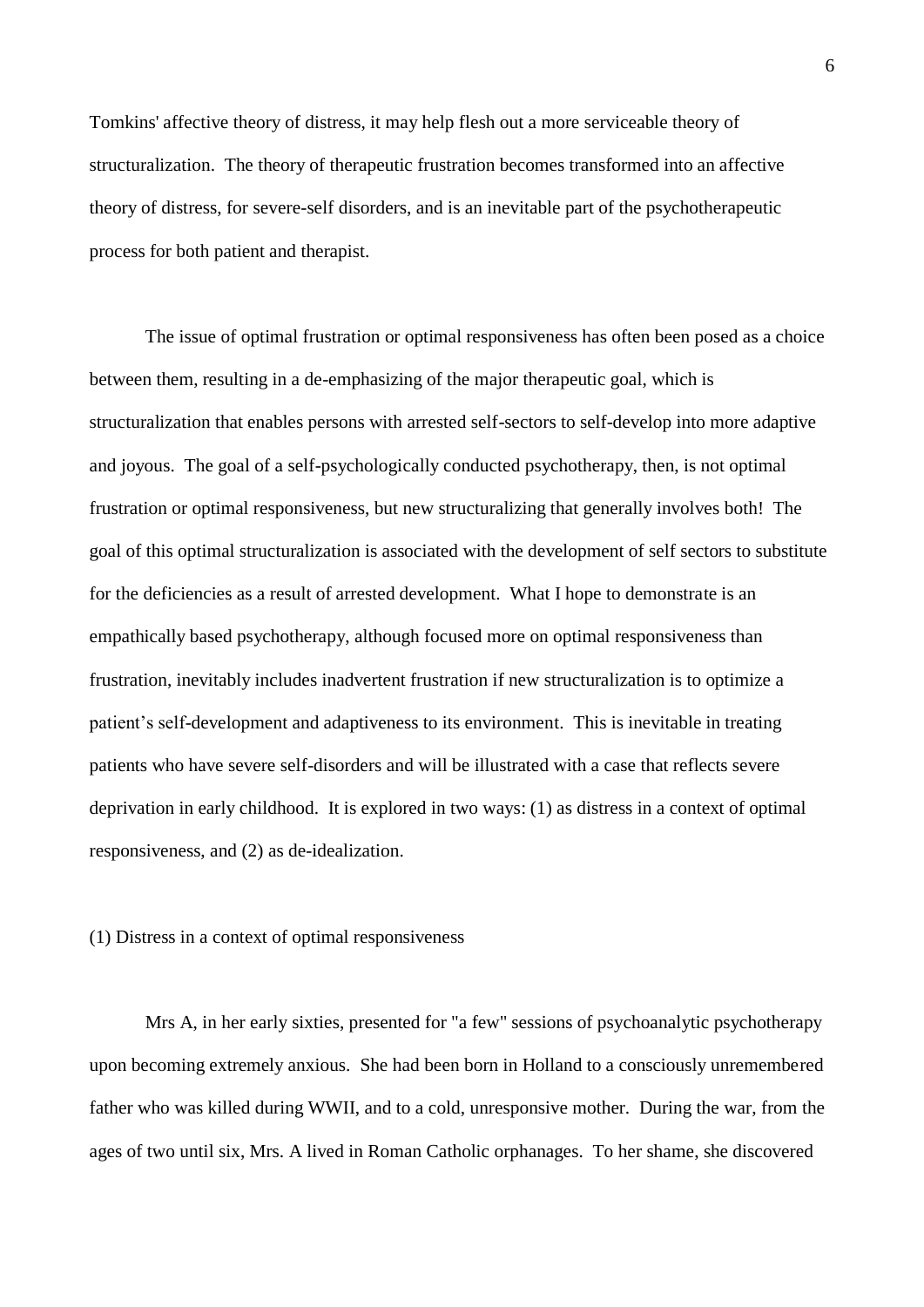that Mrs. A's father had collaborated with the Germans when she, her mother and siblings had their heads shaved as Nazi collaborators. Taunted by neighbours, and Mrs A. had cried her heart out.

Mrs. A had a close relationship with a brother five years older who made efforts to care for her and she experienced as a twinship selfobject. Otherwise, she grew up in squalor, even though her mother remarried and a stepfather provided some stability. With neighbors despising her family for years because of the collaboration, Mrs A felt like a community outsider, and was only able to establish a firm friendship with a girl who was ostracized as a non-catholic.

Mrs. A's mother had little energy to take interest in her, not only because of her mother's efforts to survive in an unresponsive environment, but because her mother had grown up in a deprived family with over a dozen siblings. As a result of her mother insisting that Mrs. A attend twice daily, Mrs.A hated the Roman Catholic Mass, yet she remembered positive experiences associated with a chapel where she talked to the Virgin's statue, smelled the faint residual incense, and heard nuns singing. When Mrs. A was 13 years of age, her bed-ridden, seriously mother died and she remembered that washing her mother and other nursing tasks had filled her with disgust.

Following her mother's death, Mrs. A's agreed that her newly married, older brother and his wife could share the family home with her. But her brother's persistent heavy alcohol consumption and his upsetting marital arguments, including verbal abuse and food throwing that so terrified Mrs. A she would often cower in a corner with her hands over her head and ears was this was taking place. The sister-in-law soon resented Mrs. A's presence, making her feel like an unwelcome outsider and reinforced the experience that had been a pattern in her life, even though Mrs. A's after-school earnings helped support the household. Mrs. A's misery was further compounded when her brother-in-law sexually abused her.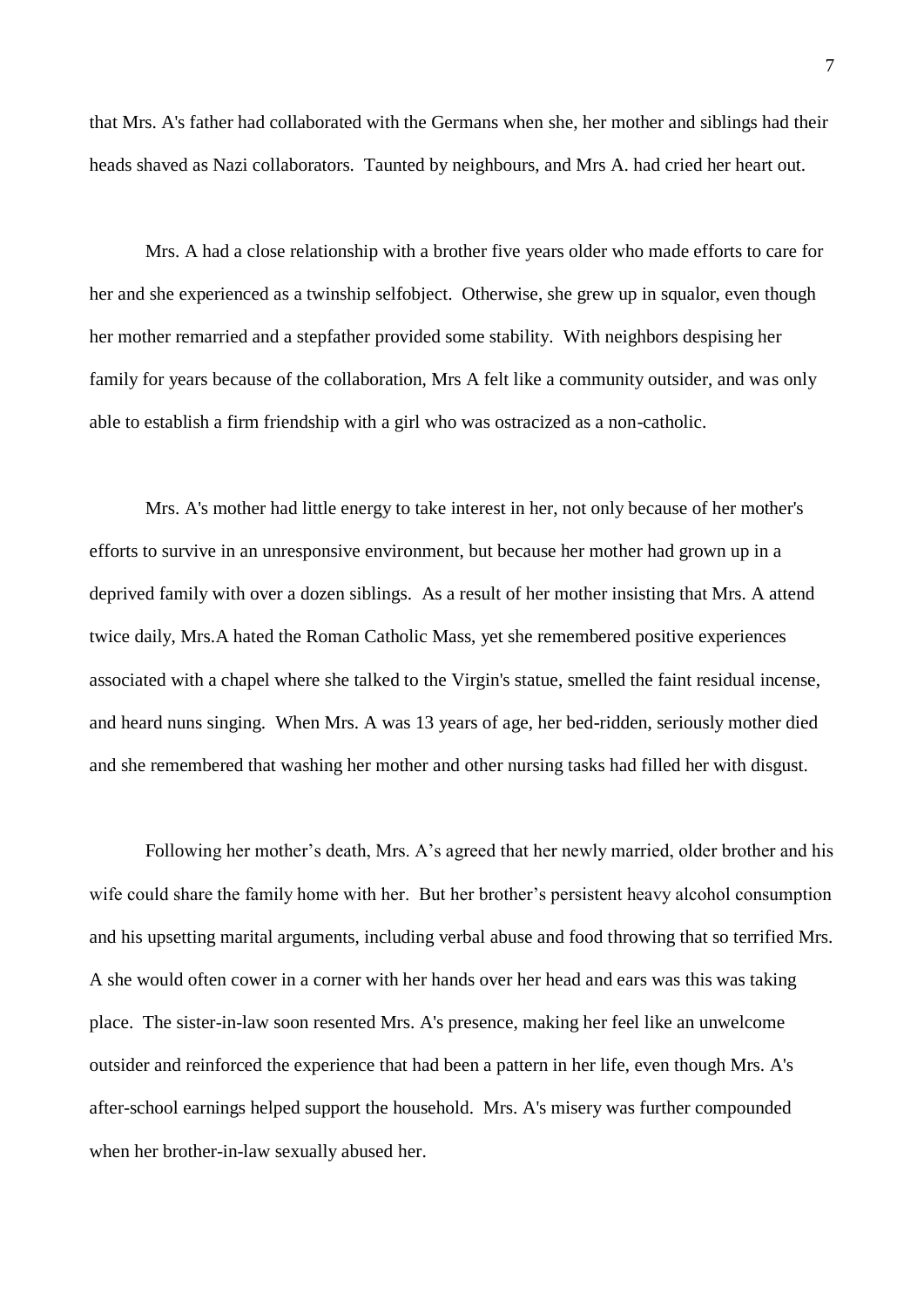Mrs. A sought psychotherapy because of anxiety and distress that she experienced when relatives and friends visited from Holland visited her in Australia. On these visits she became silent and once, when she hid for four hours in a cupboard, was deemed rude. After a month of treatment Mrs. A became so distressed that she began phoning the psychotherapist in the evening after each session. The psychotherapist, trained to keep a strict "frame" and refuse such phone calls, decided to shift and respond to it from a self-psychological perspective. The phone calls, she reasoned, probably represented a clinging attachment pattern (Ainsworth, Blehar, Waters and Wall, 1978), consistent with Mrs. A's dreading the end of a session, when she would make such statements as "I wish I could keep you forever." The refusal of the therapist to allow Mrs. A to archaically merge with her, was so frustratingly distressing that she would cry, either in the session or over the telephone that evening. This behavior suggested the Mrs A had experienced no or insufficient attuned parental responses to distressful experiences as a developing child, and therefore lacked internal structures to help regulate her adult stressful experiences. So the caring responses of the psychotherapist in the sessions induced in Mrs. A cravings for long-desired touching, gazing and mirroring experiences with the therapist as a nurturing, mother-like person.

In response to Mrs. A's distress, the therapist accepted that some limited responding to Mrs. A's telephoning could help foster structuralization of Mrs A's experiences of being nourished and safe. But after several months, the therapist realized she was resenting the intrusion of these postsession telephone calls into her life, especially when they gradually became longer and seemed to increase Mrs. A's frustration and distress rather than contain it. The therapist's allowing of telephone calls from Mrs. A was producing neither optimal responsiveness nor optimal frustration. The psychotherapist now found that if she complied with the patient's calls, the patient's distress increased, but if she refused these requests for symbols of caring, the patient threatened suicide.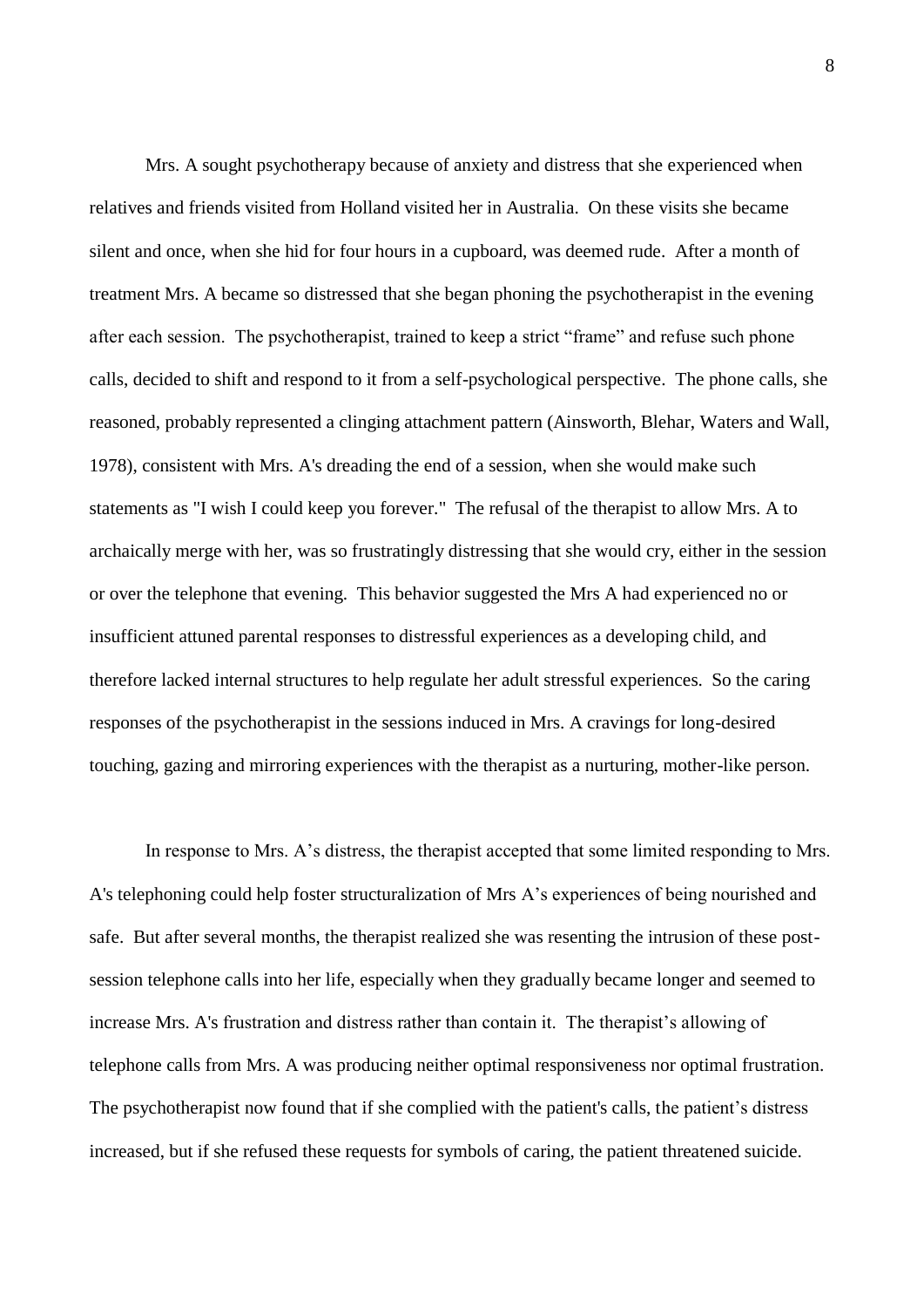After a professional consultation, the psychotherapist explained to Mrs. A that the therapeutic relationship was exacerbating her longings for a concerned, caring mother, unfulfilled longings that Mrs. A had experienced as an infant.

To minimize her own resentment, the therapist decided to legitimatize Mrs. A's phone calls, thereby making them part of the psychoanalytic psychotherapy rather than as an extra-therapeutic contact, experienced shamefully by the patient as something stolen, and shameful to the therapist as a weakness in allowing it. In the next session, the therapist indicated she thought Mrs A's phone calls were an important part of the psychotherapy but, as their major value was the contact itself, they should be kept brief. Mrs. A, relieved of a tangible sign that her telephoning was accepted, settled down in the months that followed and brief post-session calls in the evening became a pattern at the beginning of the middle phase of psychotherapy.

In addition to the follow-up contact phone calls, Mrs. A would sit, not in the chair opposite the therapist, but in one alongside her. From there she would touch the therapist's arm and sometimes hold her hand. In a session soon after the therapist agreed that limited phone calls as a recognized part of the psychotherapy, Mrs. A said, "I never want to sit in the other chair. I always want to sit as close as possible next to you." She then announced that she hoped her husband (who paid for the sessions) "would allow her to come for sessions for a long time." The patient's behavior, however, made the therapist uncomfortable. Based on her former "neutral, abstinent" model, the therapist questioned herself about the wisdom of permitting the extra phone calls and the touching.

After a further consultation, the therapist recognized that Mrs. A had developed a strong idealization of her, concretized by the patient's sitting close, holding hands, looking deeply into the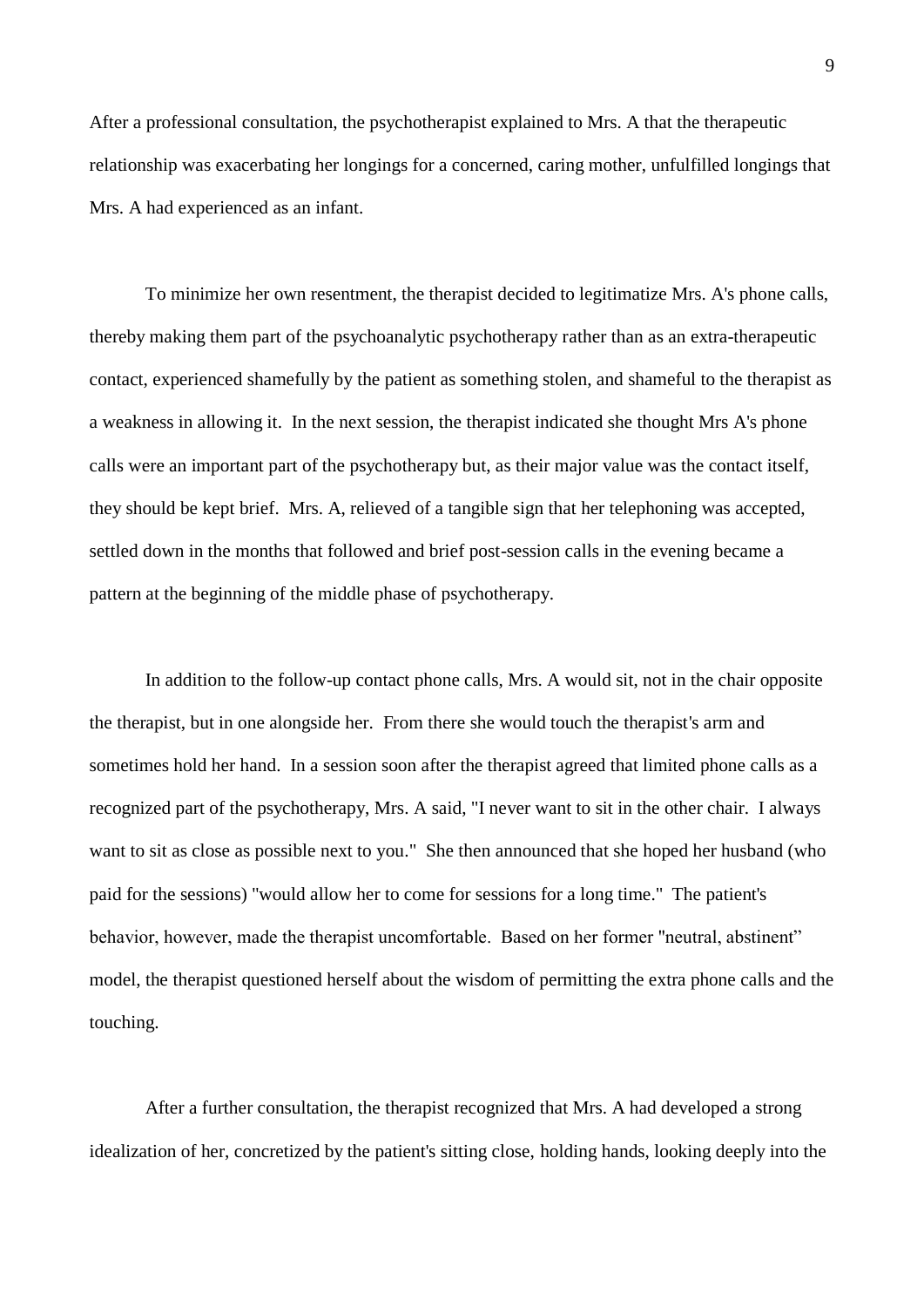therapist's eyes, verbalizing that she loved the therapist, and by bringing simple gifts such as fruit or vegetables from her garden. The therapist also acknowledged to the consultant that it was sometimes difficult to sustain her acceptance of the patient's behavior, as she felt exhausted from being the all-giving carer, yet understanding that accepting this idealization could be the basis of eventual therapeutic change.

By the fortieth session the therapist had learned to respond to Mrs. A's expressed needs by complying with most of Mrs A's wishes, but not all. When, for example, the patient once wanted to turn the brief post session telephone call into a full session, the psychotherapist refused by saying she had other commitments. When Mrs. A, in response, started to beg for more time, the psychotherapist insisted that the matter be continued in the next session. But after she hung up the phone, the therapist wondered if her attempts at optimal responding were helping the patient and asked if she was merely gratifying the patient and developing addictive-like behavior and addictive self-structures? Then she realized that her allowing the brief extra-therapeutic phone call offered the patient both responsiveness to and frustration. She reasoned that as both responsiveness and frustration are experiences in the normal development of children, it was most likely that structuralization, which is more likely to result in limited self-development, comes from either a totally responsive or completely frustrating, but not both. As the psychotherapist both responded to the patient, but with limitations, she began to see changes in Mrs. A's behavior. For example, Mrs. A began to miss some of her after-therapy phone calls. Despite these structural changes in Mrs. A's behavior, the psychotherapist realized she had become skeptical about Mrs. A making sufficient structural change to repair the deficiencies of her deprived and abused childhood.

With these thoughts in mind, the psychotherapist realized that Mrs. A was having new experiences that were opening up a freer, more exploratory life-style. After nearly sixty years of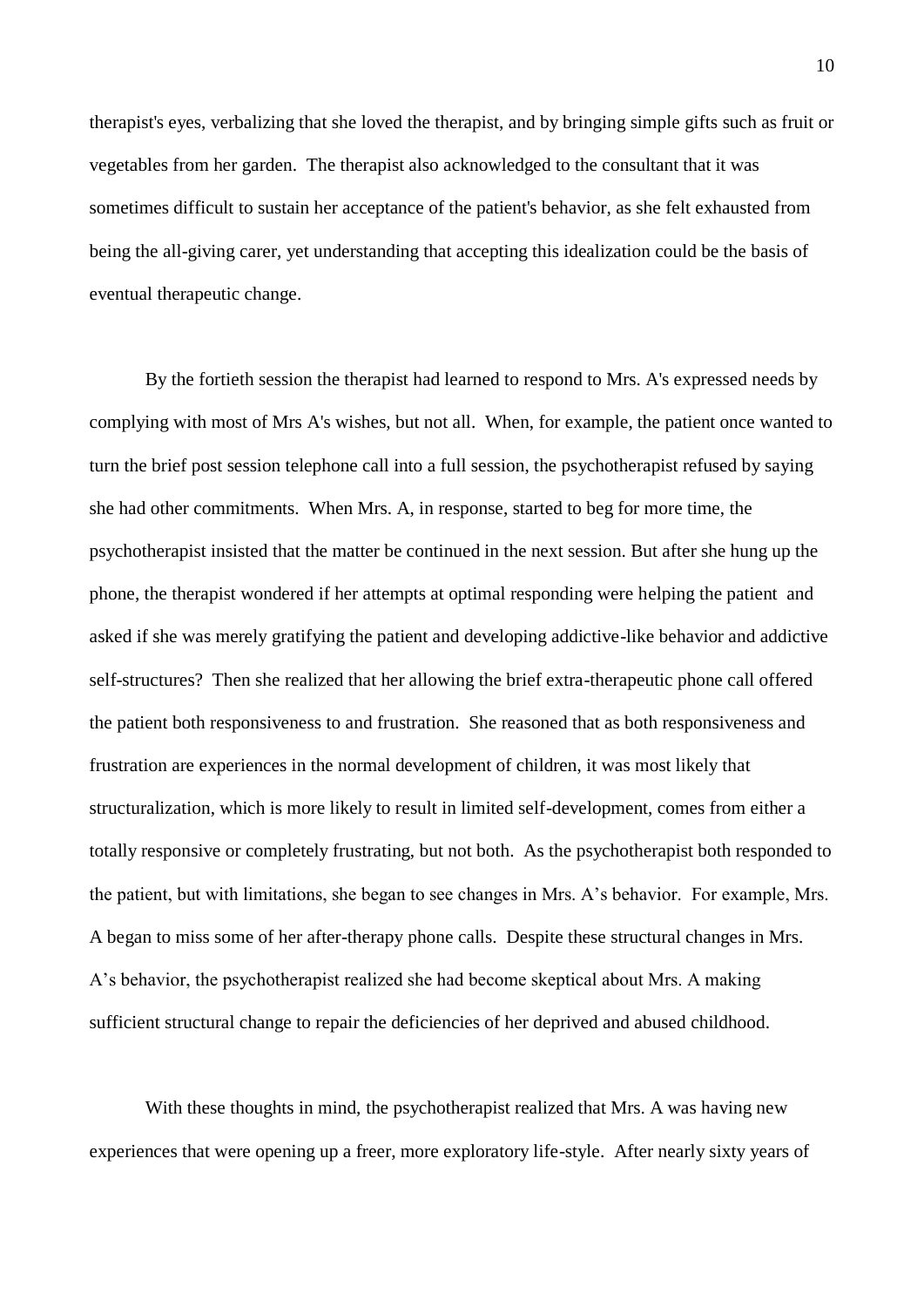hoping, the very novelty of this experience was over-stimulating Mrs A's interests and hence, overstimulating her sympathetic autonomic nervous system, and exhausting her during some sessions. This is revealed when Mrs. A said, "I love you so much. I love being here in this room. I told [my husband] that when I'm here my feelings are intense and powerful and are sometimes so intense I wished it had never started."

After several months further, the psychotherapist saw Mrs. A's tolerance of being absent from her, as evidence of further structuralization. But because the patient continued to express strong idealizing needs, the psychotherapist still questioned whether the new structures would ever be capable of filling in the deficiencies in self-structure left from Mrs. A's infancy. Would the new structures being developed in the psychotherapy ever be enough, or would Mrs. A be dependent on the psychotherapist for the rest of her life, despite the gaining of some new structures? In analyzing her own feelings, the psychotherapist realized that she was somewhat despairing because of Mrs. A's extremely needy behavior. The therapist then conjectured Mrs. A's belief that only if the hole of her structural deficit was filled would she be happy and, because this was not happening fast enough, had feelings of despair. After this realization, the psychotherapist shifted her treatment strategy. She modified her previously unconscious goal of filling in the structural hole through empathic responsiveness, and accepted that Mrs. A's structuralization of new experiences in psychoanalytic psychotherapy would never more than partially meet the longings for the nurturing mother her deprived upbringing never gave her. The therapist became convinced that even if she supplied an inexhaustible amount of psychological goodies, these would never be enough for Mrs A. Most importantly, the psychotherapist realized that Mrs. A needed to grieve and let go of the idealized mother she had conjured up to compensate for the mother that she had had, as well as develop new structures. Finding such an idealized mother was not only an impossibility, but a major source of excessive frustration. Relief of her frustration would depend on resolve her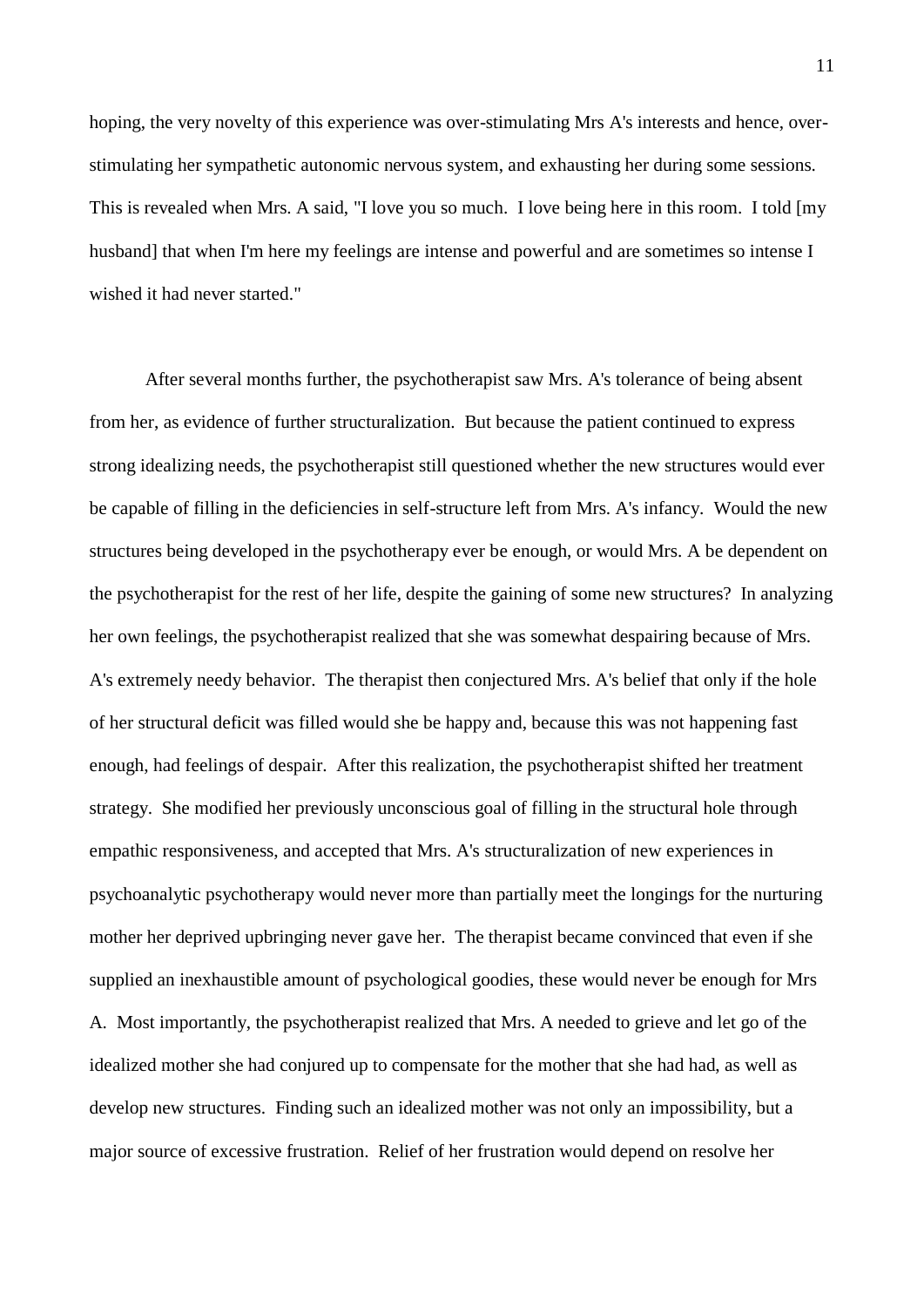longing for the idealized compensatory mother. Until this grieving (letting go) of the idealized mother, her frustrations would remain excessive.

As the psychotherapist prepared to take a two-week Christmas vacation, she invited Mrs. A to share her feelings about being abandoned. Mrs. A first associated to having her tonsils removed when five years of age and then seeing her mother walking along a road. Of this memory she said, "I couldn't call out. The truck I traveled in was going too fast. She would not have heard me, and no one knew she was my mother." The psychotherapist thought that Mrs. A was communicating how helpless she felt to reach out to her cold, unresponsive, and unreachable mother, and if she hesitated to respond, or withdrew from responding to Mrs A's need for expressions of intimacy, she was experienced as the cold, unresponsive mother.

Separations distressed Mrs A. A visiting daughter's return to her home after being overseas stirred up memories of five visits by relatives from Holland, which had distressed Mrs A. She was also distressed that the psychotherapist's genuine interest in her did not twin the intensity with which she loved the psychotherapist. She was disappointed that the therapist did not meet the expectations of the idealized mother. She particularly wanted the relationship to be symmetrical, and it wasn't. In one session, for example, after Mrs. A expressed how much she loved the psychotherapist, and when there was not a matching response from the psychotherapist, Mrs. A said, "sometimes, I think I beg you to love me....Do you?" When the psychotherapist replied that she was heavily invested in the relationship and cared about her, Mrs. A became distressed and cried softly for a few minutes. The psychotherapist then interpreted that, arising from early childhood deprivation, Mrs. A had developed such an idealized mother image, that every potential mother substitute was going to disappoint her. Silence followed as the interpretation was absorbed. At this point the therapist recognized Mrs. A's internalized, compensatory idealized mother was a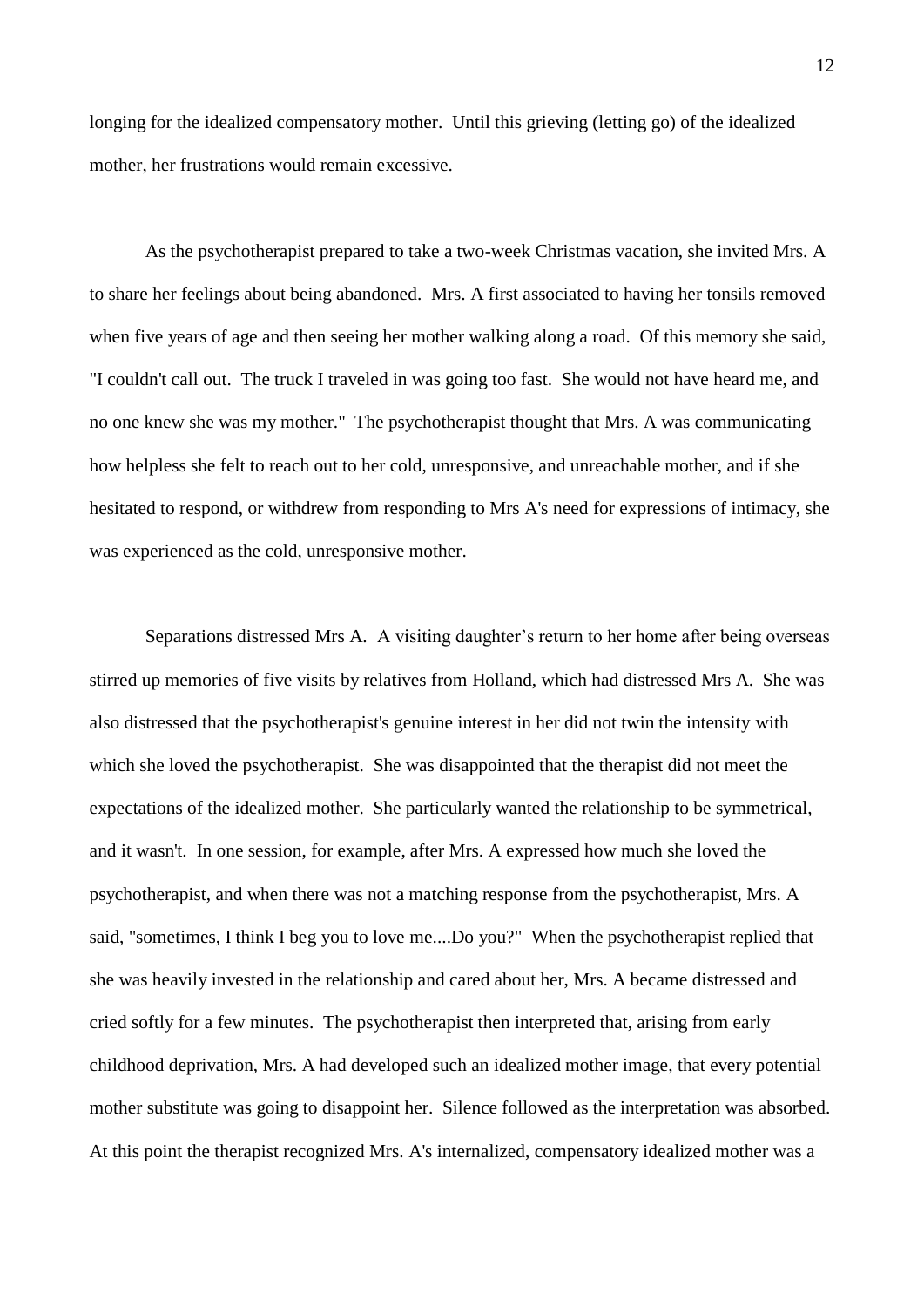major source of her frustration. To the extent that the psychotherapy was successful, Mrs. A's idealized mother would need to be "shrunk."

Psychoanalytic psychotherapy with Mrs. A raises the question of whether structuralization comes from both responsiveness and distress in a new way. Although optimal responsiveness leading to new experiences is often sufficient to develop self-structures in milder self-disorders to overcome the deficiencies of early infancy, new experiences by themselves, for many, may never completely fill holes left from lack of structural development; the hole also needs to shrink. One way the shrinking takes place is from the reduction of a need for a compensatory idealized mother or father.

The patient's experience of distress in the context of optimal responsiveness is different from optimal frustration. Optimal responsiveness makes a difference because the psychotherapist, as selfobject, helps generates new experiences that increase a patient's tolerance of the distress associated with unfinished grief work. This is a different patient experience from one where a psychotherapist focuses on frustration alone. Inducing frustration by strictly adhering to neutrality, abstinence and anonymity does not lead to healthy new structures in severe disorders of the self, in fact, is iatrogenic where there is a hunger for selfobject responsiveness.

A key feature to incorporating the split off, distressed experience of Mrs. A as a child is the selfobject function of her therapist as Mrs. A grieves, not so much for the mother she had, but for the idealized mother she wished she had had. It is not frustrations themselves that foster new selfstructuralization, but the experience of the patient sharing the distress and having this distress accepted by a responsive selfobject. It is not the loss of the object that enhances structuralization,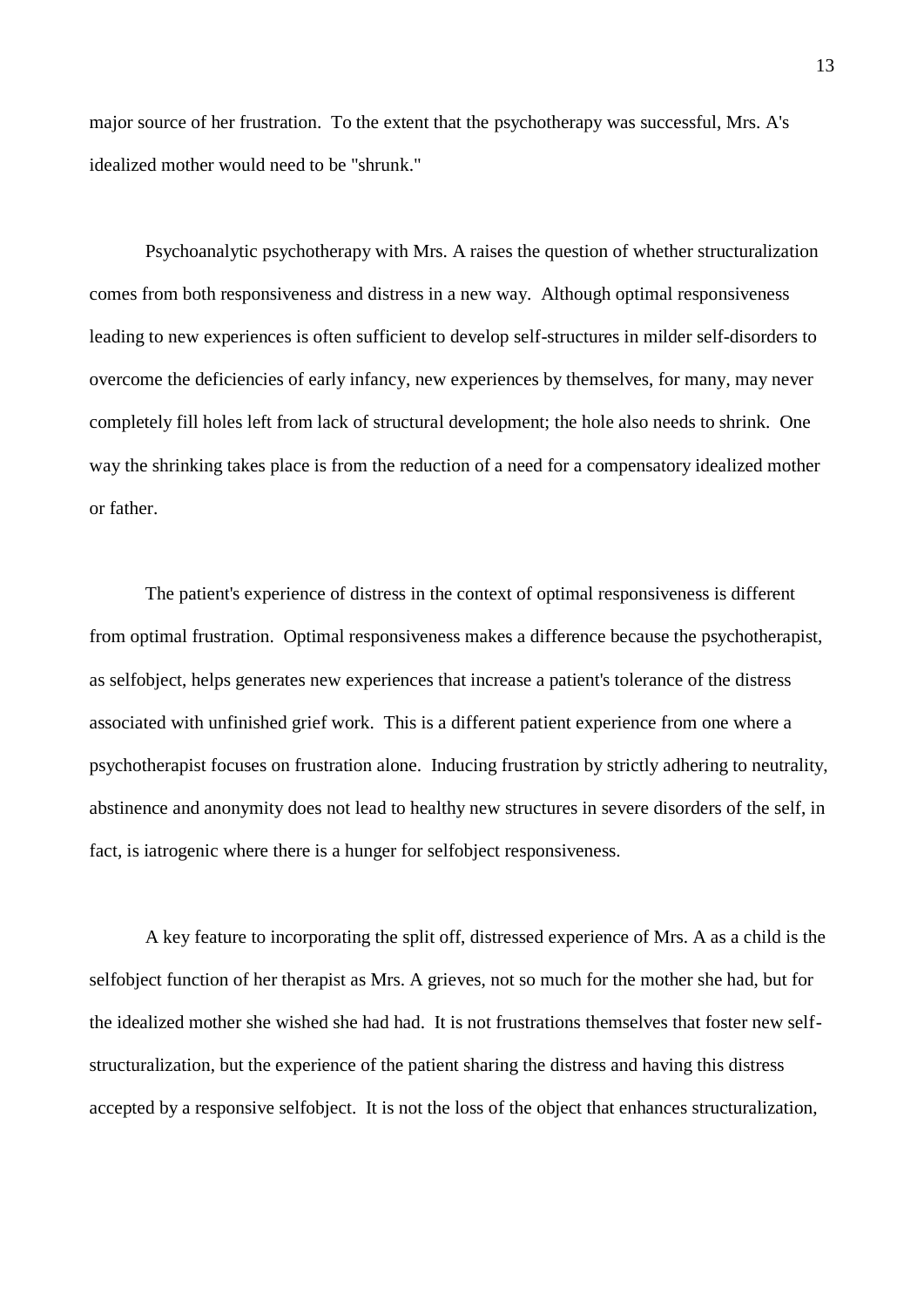but soothing selfobject experiences associated with object loss that produces the most adaptive, new self-structures.

## 2. De-idealization

Cases such as Mrs. A raise questions about the experience mothering or fathering missed in infancy or childhood. Framing the question this way, however, does not recognize that the mothering or fathering experiences sought later in life have already been heavily influenced by the idealized longings of the earlier absences of attuned parental responses, especially the mother's. These idealized images are self-generated as a means of self-repair during early childhood to minimize the extent of self-fragmentation that accompanies emotional deprivation. This urge to repair through compensatory ideals kicks in when self-fragmentation begins to occur.

Kohut has extensively covered the concept of idealization. The idea that idealizing selfobject transferences not only occur, but also can be used to bring about structural growth, has been well established in self-psychologically conducted psychoanalytic psychotherapy. Kohut, further, has shown that a successful resolution of the idealizing transference leads to a strengthening of a patient's self-ideals. All these insights have as their background the idea that infants may develop ideals to compensate for the deficiencies in their experiences of contextual misattunement. Kohut (1978a) says, for example that "The baby's psychic organization attempts to deal with the disturbances by building up new systems of perfection" (p. 430). These compensatory wishes - and the strategies that go with them - are aspects of narcissism. And as narcissism is Kohut's term for the processes that help maintain self-cohesion, archaic ideals serve to maintain self-cohesion. Once selfobject experiences help form new cohesive structures, such an archaic ideal is no longer necessary.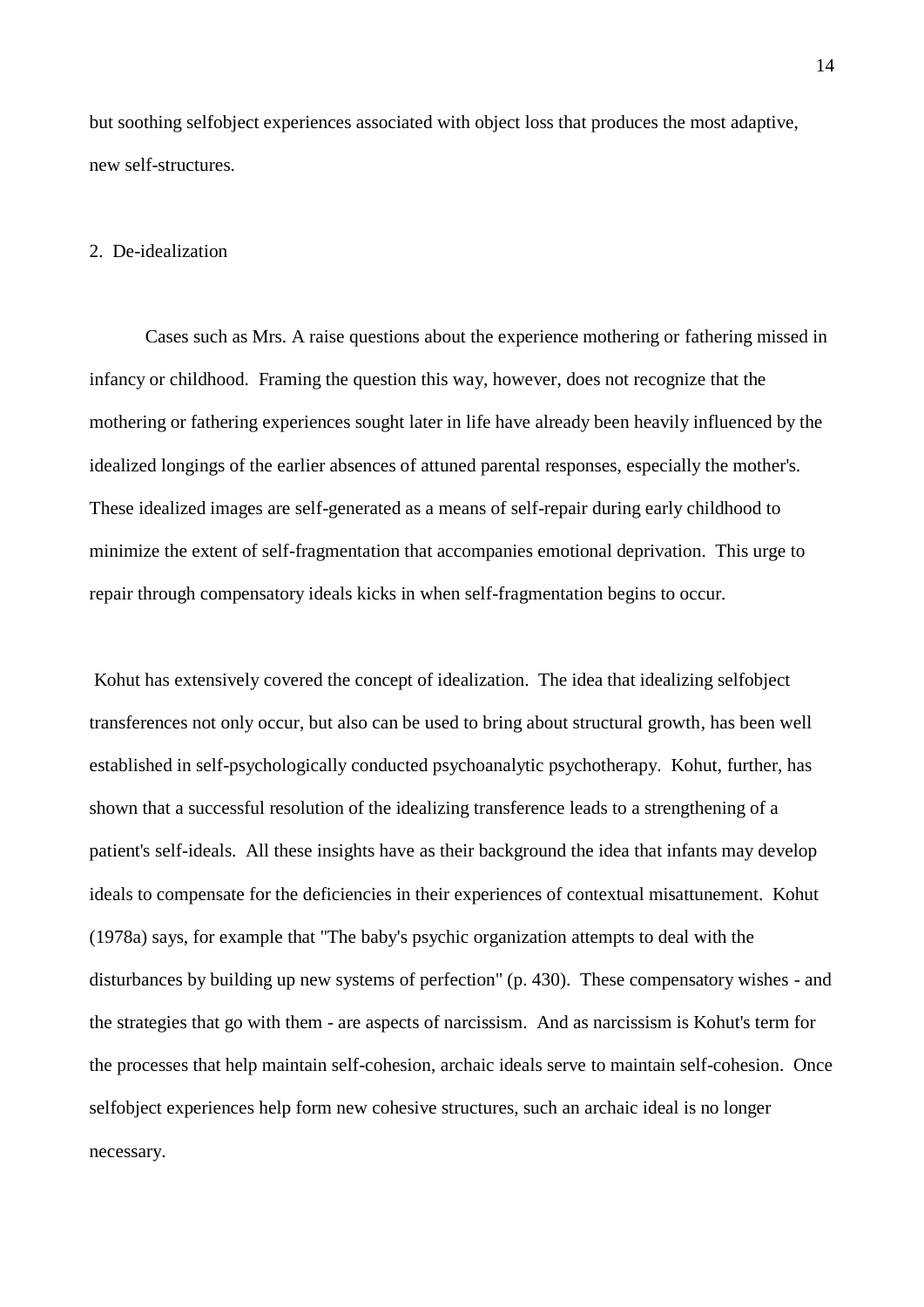In linking the concept of optimal structuralization to include grieving and reduce the need for compensatory ideals, psychotherapist do not need to deliberately make mistakes, as a means of encouraging de-idealization and a shrinking of the structural gap. The cutting edge of psychotherapy with difficult self-disordered patients comes from using counter-transference feelings to firmly maintain the psychotherapist's core self-cohesiveness. When the psychotherapist refuses to surrender his/her legitimate self-needs, a model is offered that the patient can use. In the psychotherapist's gentle but firm self-assertion of needs for privacy and processes that nourish the therapist such as vacations, he or she fosters, through identification, a firm patient self-structure that eventually helps the patient function more adequately.

The goal of psychotherapy then is optimal structuralization. Optimal structuralization goes further than either optimal responsiveness or optimal frustration, because it involves both. The patient is then able to identify with the non-self-sacrificing sectors of the psychotherapist and modify what had been held as a compensatory ideal. Such a process of replacement using archaic patient identifications with the psychotherapist leads to a firmer, less addicted, patient selforganization. Optimal structuralization can be blocked through the retention of archaic compensatory ideals. Until these compensatory ideals are recognized and modified, optimal structuralization is unlikely to occur. For structuralization to be effective in severe self-disorders, de-idealization is an essential part of the therapeutic process.

## References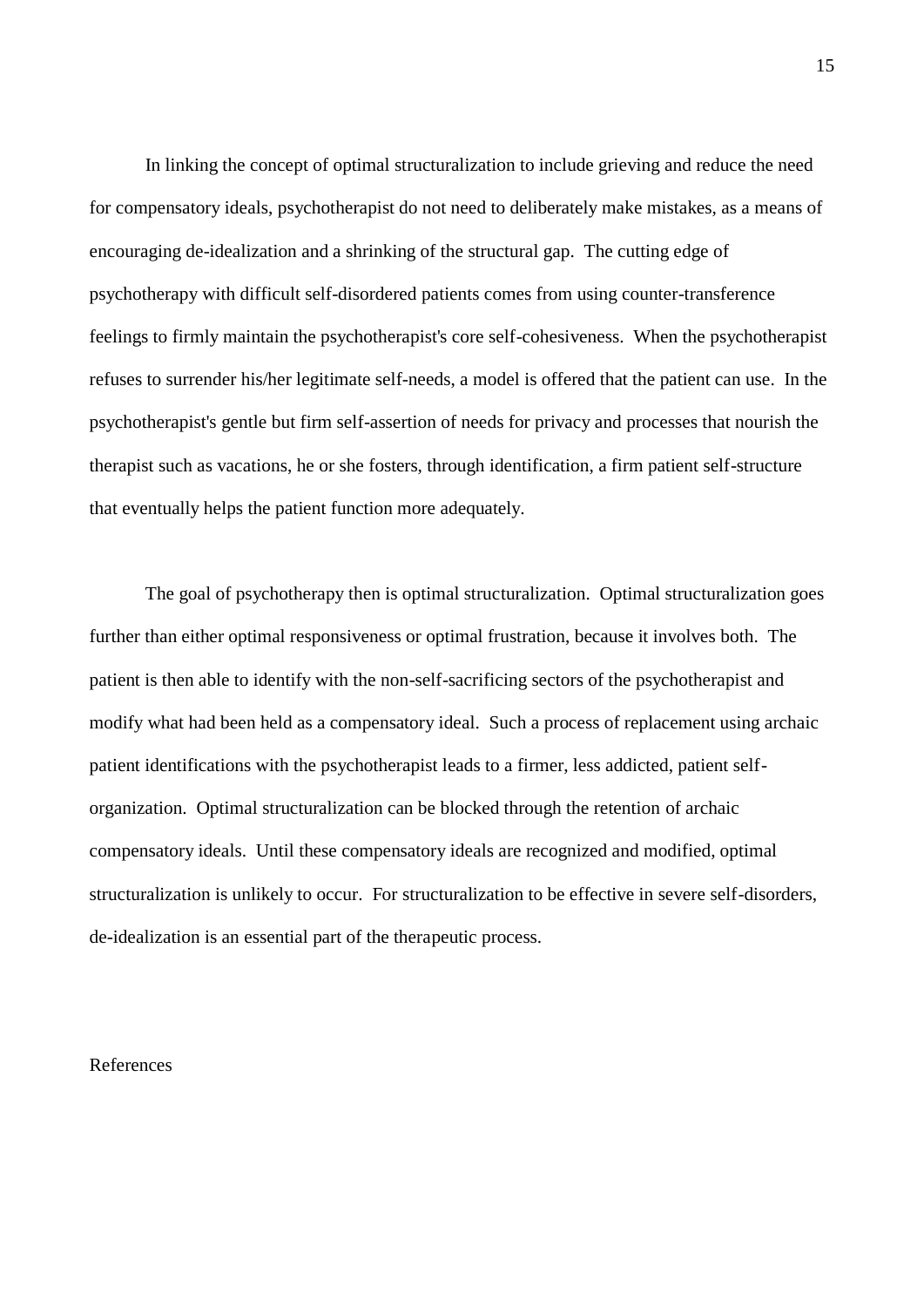- Ainsworth, M., Blehar, M., Waters, E., and Wall, S. (1978), Patterns of Attachment: A Psychological Study of the Strange Situation. Hillsdale, N.J.: Lawrence Erlbaum Associates.
- Bacal, H. (1985), Optimal responsiveness and the therapeutic process. In: Progress in Self Psychology, Vol. 1, ed. A. Goldberg. New York: Guilford Press, pp. 202-226.
- Bacal, H. (1998), Optimal Responsiveness: How Therapists Heal Their Patients. Northvale NJ: Aronson.
- Bassuk, (1999)
- Campbell, F. & Ramey, C. (1990), The relationship between Piagetian cognitive development mental test performance, and the academic achievement in high risk students with or without early developmental experiences. Intelligence, 14:293-308.
- Green, E. & Greenough, W. (1986), Altered synaptic transmission in dendate gyrus of rats reared in complex environments: evidence from hypocampal slices maintained in vitro. J. Neurophysiology, 55:739-750.
- Greenough, W., Alcantra, A., Hawrylak, N. & Anderson, B. (1992), Determinants of brain readiness for action: experiences shape more than neural form. Brain-Dysfunction, 5:129- 149.
- Huttenlocher, P. (1991), Dendritic and synaptic pathology in mental retardation. Pediatric Neurology, 7(2): 79-85
- --- (1997), Regional differences in synaptogenesis in human cerebral cortex. The Journal of Comparative Neurology, 387:167-178.
- --- (1999), Dendritic and synaptic development in human cerebral cortex: time course and critical periods. Developmental Neuropsychology, 16(3): 347-349.
- --- (2002), Neural Plasticity: The Effects of Environment on the Development of the Cerebral Cortex. Boston: Harvard University Press.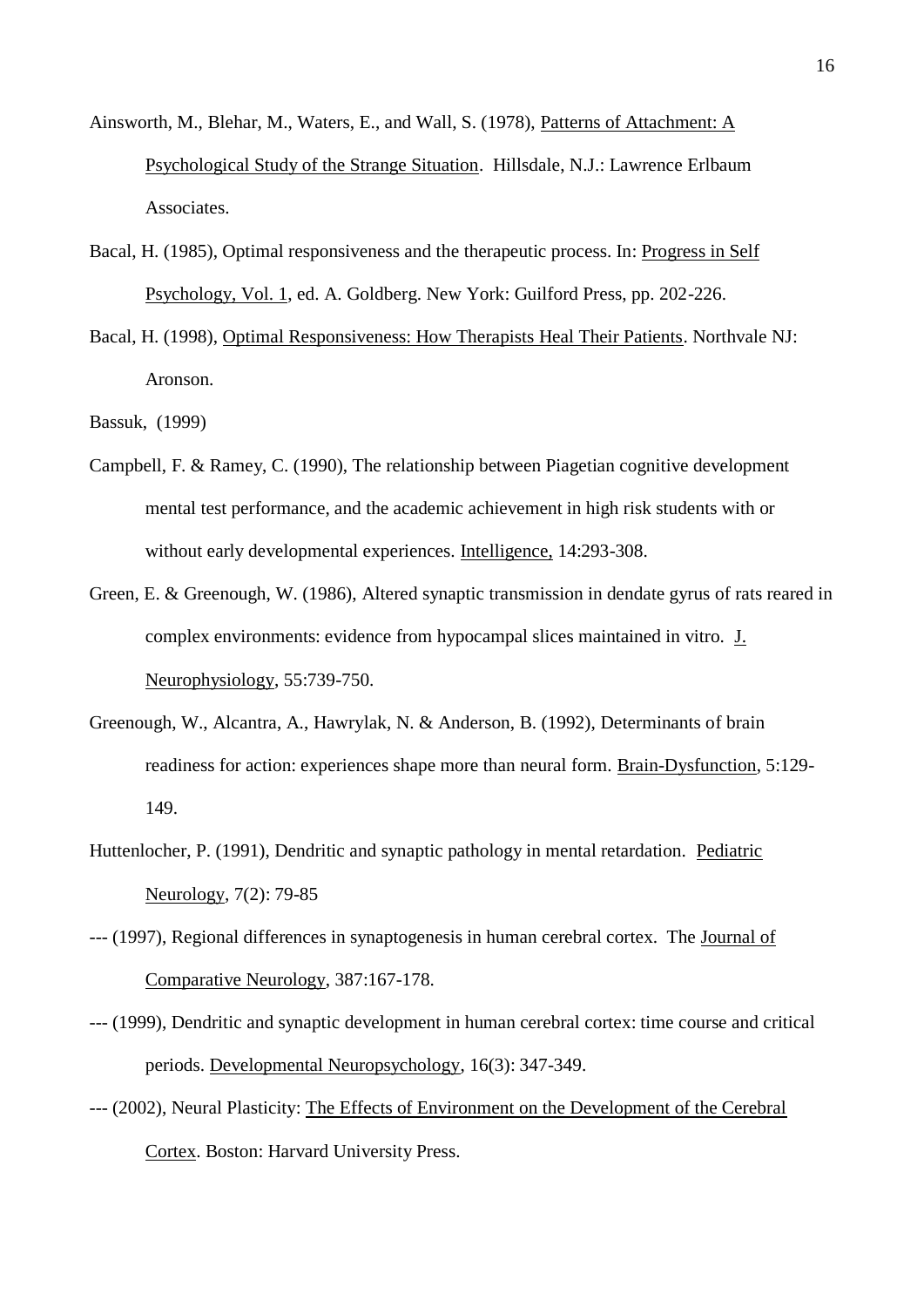Kandel, E. (2006), In Search of Memory: The Emergence of the Science of the Mind. New York: Norton.

Kohut, H. & Seitz, P. (1963), Concepts and theories of psychoanalysis. In: Search for the Self:

- Selected Writings of Heinz Kohut: 1950-1978, Vol. 1, ed. P. Ornstein. New York: International Universities Press, 1978, pp. 337-374.
- Kohut, H. (1966), Forms and transformations of narcissism. In: Search for the Self: Selected Writings of Heinz Kohut: 1950-1978, Vol. 1, ed. P. Ornstein. New York: International Universities Press, 1978, pp. 427-460.

Kohut, H. (1971), Analysis of the Self. New York: International Universities Press.

Kohut, H. (1977), Restoration of the Self. New York: International Universities Press. --- (1978a),

Kohut, H. (1984), How Does Analysis Cure? Chicago: Chicago Universities Press.

Kotulak, R. (1997), Inside the Brain, Kansas City, Mo.:Andrews McMeel

- Lee, R. (1999), Empathy and affects: Towards an Intersubjective view. Aust. J. Psychother. 17: ½, pp. 126-149.
- Ramey, C., and Ramey, S. (2003), Preparing America's Children for Success in School. Presented to the White House Early Childhood Summit on Ready to Read, Ready to learn. Denver Colorado, May 21.
- Rapaport, D. (1959), The structure of psychoanalytic theory: A systematizing attempt. Psychological Issues, Monogr. #6. New York: International Universities Press. 1960
- Sirevang, A. & Greenough, W. (1988), A multivariate statistical summary of synoptic plasticity measures in rats exposed to complex, social and individual environments. Brain Research, 441:386-392.
- Rapaport, D, (1959), The structure of psychoanalytic theory: A systematizing attempt. Psycholog. Issues. Monogr. #6. New York:International Universities Press. 1960